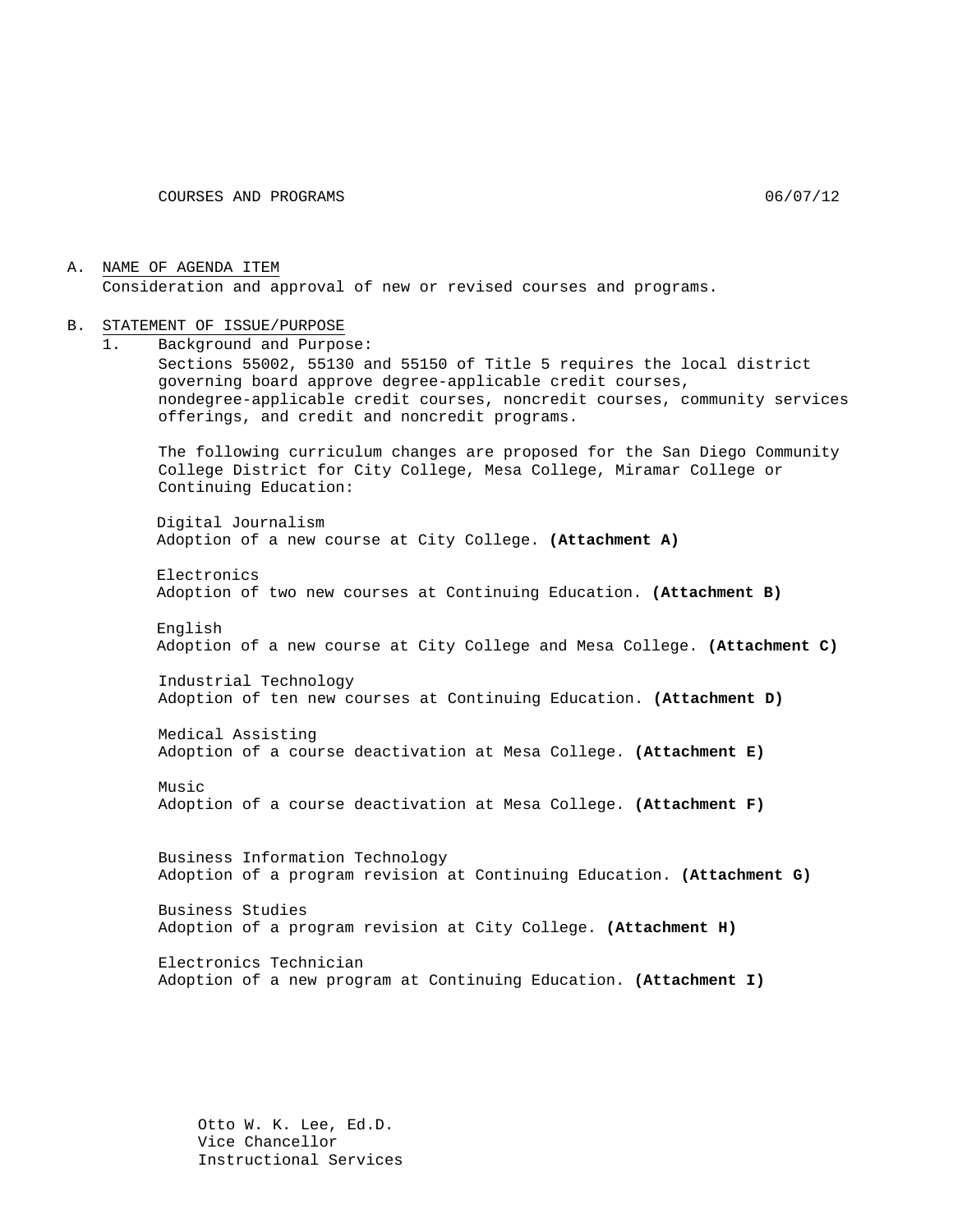# B. STATEMENT OF ISSUE/PURPOSE<br>1. Background and Purpos

1. Background and Purpose:

Industrial Technology Adoption of a new program at Continuing Education. **(Attachment J)**

Liberal Arts & Sciences Adoption of program revision at City College. **(Attachment K)**

2. Cost and Funding

There is no additional cost to the District.

#### C. PROPOSAL

The Board of Trustees hereby grants authority to take the action outlined in Part A.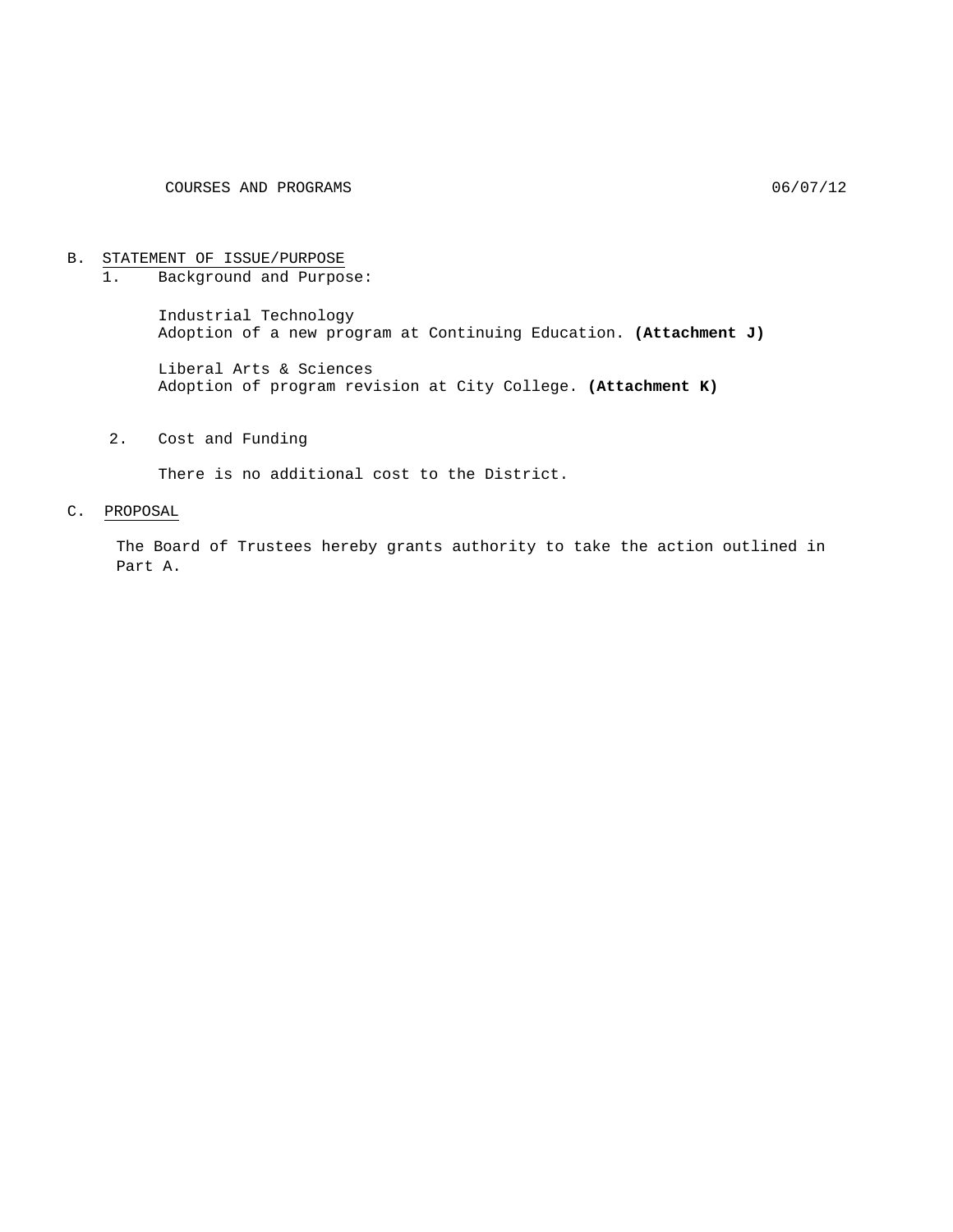Adoption of a new course at City College.

Proposed new course at City College:

#### **215 Photo Journalism and Documentary Photography**

**24 - 27 hours lecture, 72 - 81 hours lab, 3 units Grade Only**

*Prerequisite:* Photography 100 or Photography 143, each with a grade of "C" or better, or equivalent.

*Limitation on Enrollment:* This course is not open to students with previous credit for Photography 215.

This class covers the use of photographs to illustrate news stories, feature stories, and other narrative content. It explores the equipment used by professional photojournalists in this field, and their interaction with the photo editor/buyer. It examines the approaches to the creation of their images from the objective news photo to the persuasive documentary image. The course is designed for intermediate to advanced photo students with an interest in pictorial media. This course is cross listed with Photography 215. (FT) Associate Degree Credit & transfer to CSU and/or private colleges and universities.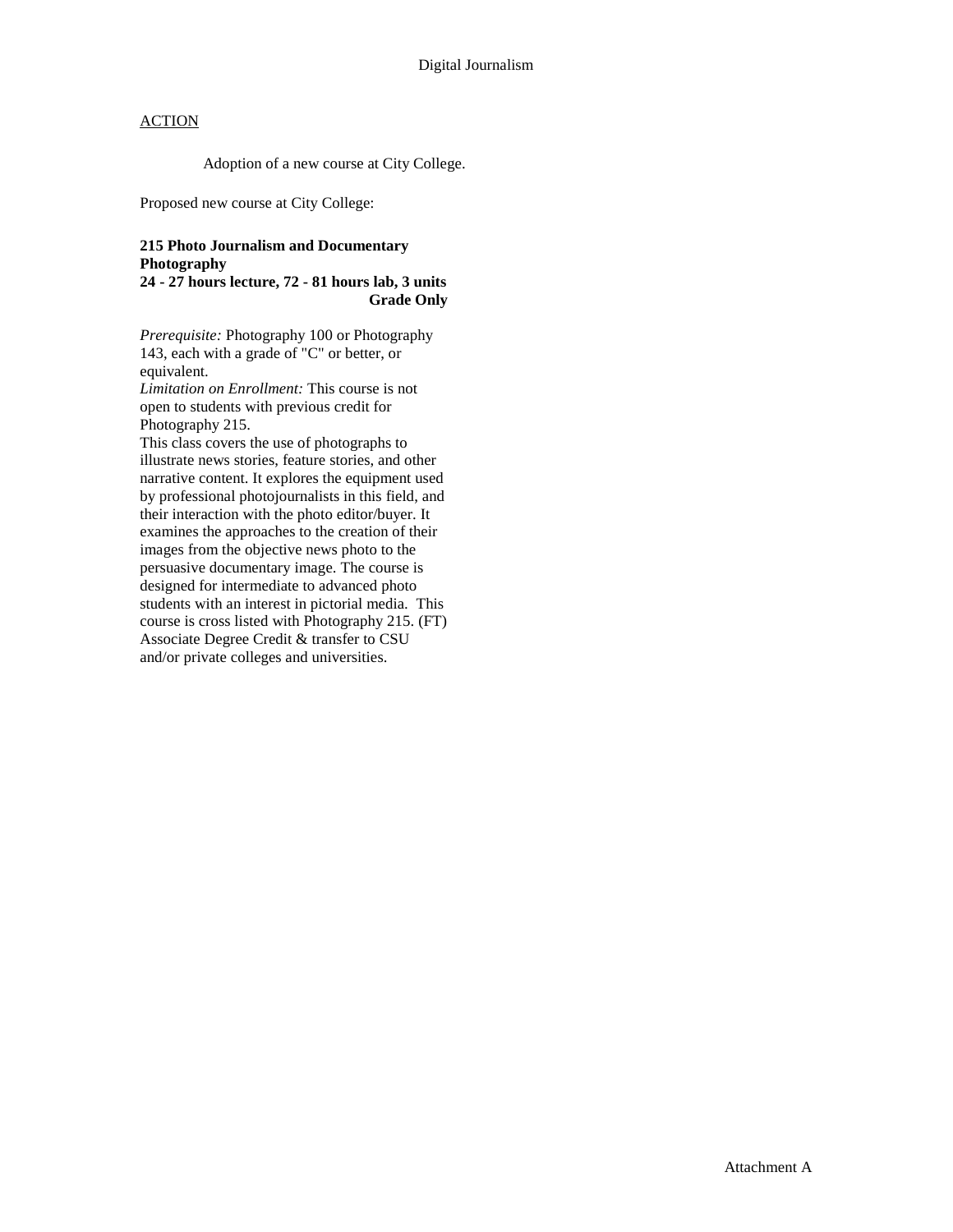Adoption of two new courses at Continuing Education.

Proposed new courses at Continuing Education:

#### **451 ELECTRONIC TECHNICIAN I**

*Advisory:* Basic computer knowledge and internet search skills.

This is an open-entry/exit course that is designed to teach skills required for entry-level employment as an electronic technician. Students will learn the fundamentals of electricity, DC and AC circuit theory, electronic devices and basic communications electronics. Instruction includes the operation of test instruments, basic programming for testing, problem solving and safety practices and procedures. Instruction will take place in a simulated workplace enabling students to gain the necessary workplace skills. (FT)

#### **452 ELECTRONIC TECHNICIAN II**

*Advisory*: Satisfactory completion of Electronic Technician I; basic computer knowledge and internet search skills.

This is an open-entry/exit course that is designed to teach skills required for entry-level employment as an electronic technician. Students will learn the fundamentals of Digital, DC and AC systems, digital technology and basic communications electronics. Instruction includes the operation of test instruments, problem solving, and safety practices and procedures. Instruction will take place in a simulated workplace enabling students to gain the necessary workplace skills. (FT)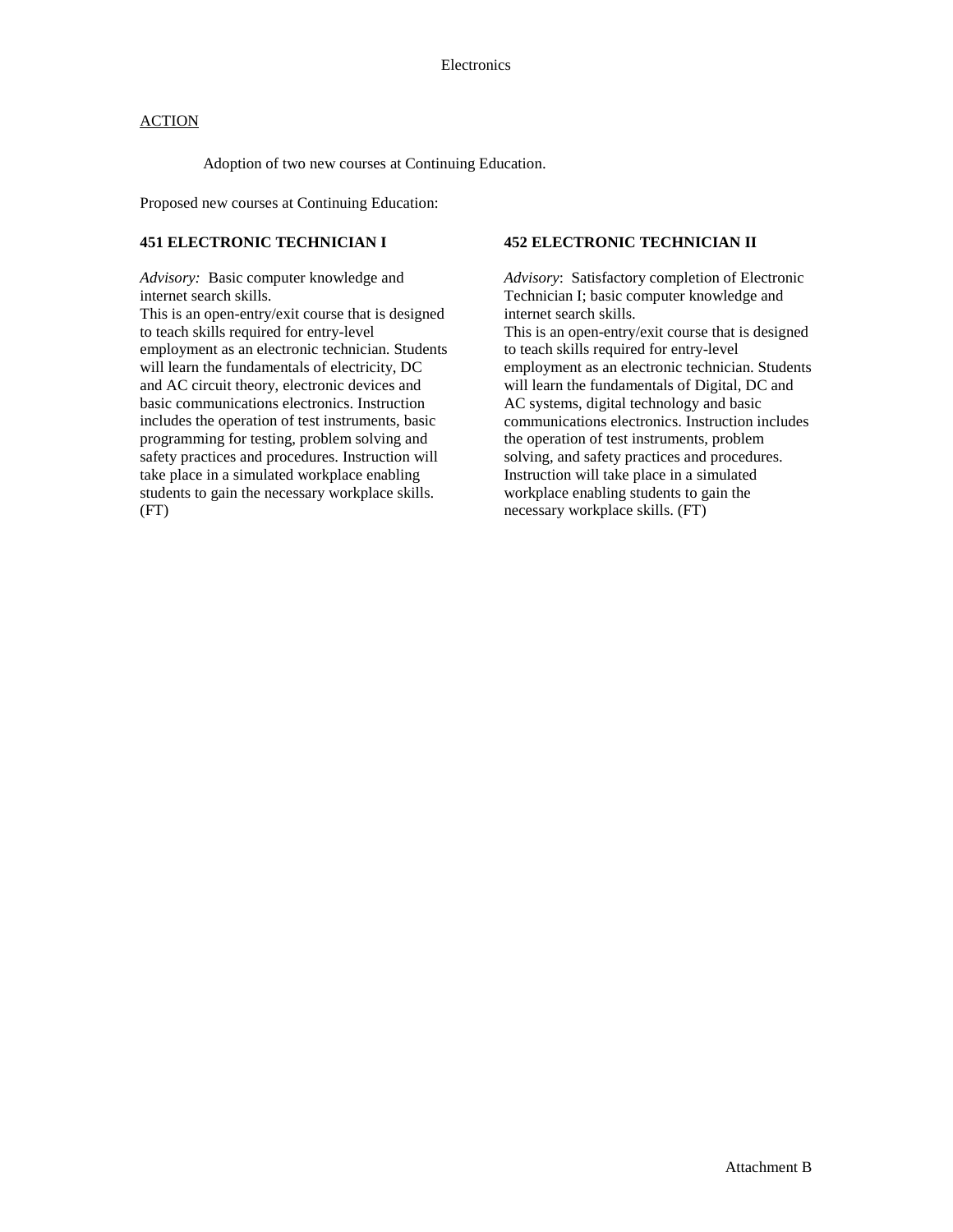Adoption of a new course at City College and Mesa College.

Proposed new course at City College and Mesa College:

### **47A Accelerated Reading, Writing and Reasoning**

**64 - 72 hours lecture, 4 units Grade Only**

*Advisory:* Assessment Skill Levels R3 and W3. *Limitation on Enrollment:* This course is not open to students with previous credit for ENGL 42, ENGL 43, ENGL 48, ENGL 49, ENGL 265B or students with R5 and W5 assessment levels or higher.

This course is designed to prepare students who require minimal preparation to produce successful college-level papers in all subject areas. Emphasis is placed on the presentation of a thematic perspective within which students develop arguments and strengthen critical thinking, reading, organizing, and writing skills at an accelerated pace. This course is intended for students who want to prepare themselves to read, write and analyze texts at the transfer level. (FT) Not applicable to the Associate Degree.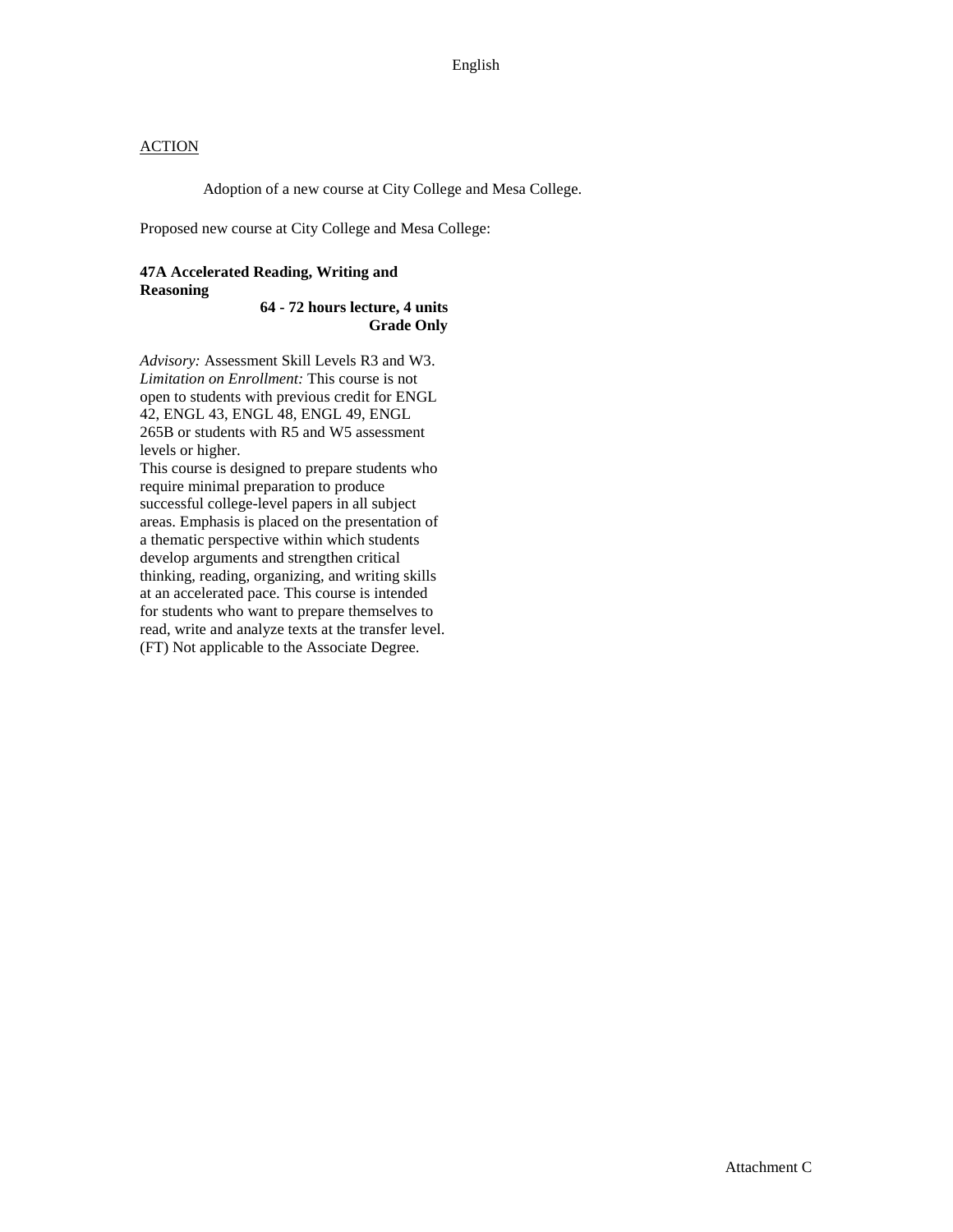Adoption of ten new courses at Continuing Education.

Proposed new courses at Continuing Education:

### **601 SHIELDED METAL ARC WELDING I**

*Advisory*: Basic computer knowledge and internet search skills.

This is an open entry/exit course providing basic instruction in the Shielded Metal Arc Welding (SMAW) process on steel plates and shapes. Topics to be covered include orientation, safety, measuring tools, material types, metal cutting and preparation and SMAW procedures and practices. Workplace skills including math, communications and business ethics are integrated into the curriculum. Students successfully completing this course will be prepared for entry-level positions. (FT)

#### **602 SHIELDED METAL ARC WELDING II**

*Advisory:* Satisfactory completion of Shielded Metal Arc Welding I; basic computer knowledge and internet search skills. This is an open entry/exit course providing instruction in the Shielded Metal Arc Welding (SMAW) process on steel plate and shapes. Topics to be covered include orientation, safety, print reading, measuring tools, material preparation and SMAW and procedures. Workplace skills including math, communications and business ethics are integrated into the curriculum. Students successfully completing this course will be prepared for entry-level positions. (FT)

#### **605 GAS METAL ARC WELDING**

*Advisory:* Satisfactory completion of Shielded Metal Arc Welding II; basic computer and internet search skills. An open-entry/exit course providing instruction in the Gas Metal Arc Welding (GMAW) and Flux Cored Arc Welding (FCAW) on ferrous and non-ferrous materials. Topics to be covered include orientation, safety, equipment, measuring tools, materials, cutting, GMAW and FCAW practices and procedures. Workplace skills including math, communications and business ethics are integrated into the curriculum. Students successfully completing this course will be prepared for entry level positions. (FT)

#### **606 FLUX CORED ARC WELDING**

*Advisory:* Satisfactory completion of Gas Metal Arc Welding; basic computer knowledge and internet search skills.

An open-entry/exit course providing instruction in the utilizing of the Flux Cored Arc Welding Self Shielded (FCAW-S) processes, on ferrous materials. Topics to be covered include orientation, safety, print reading, measuring tools, material cutting, FCAW-S practices and procedures. Workplace skills including math, communications and business ethics are integrated into the curriculum. Students successfully completing this course will be prepared for entry level positions. (FT)

#### **611 PIPE WELDING I**

*Advisory*: Satisfactory completion of Shielded Metal Arc Welding II; basic computer knowledge and internet search skills. This is an open-entry/exit course providing instruction in Pipe Welding using the Shielded Metal Arc Welding (SMAW) on ferrous materials. Topics include orientation, safety, measuring tools, material types, metal cutting, preparation, pipe welding practices and procedures. Workplace skills including math, communications and business ethics are integrated into the curriculum. Students successfully completing this course will be prepared for entry level positions. (FT)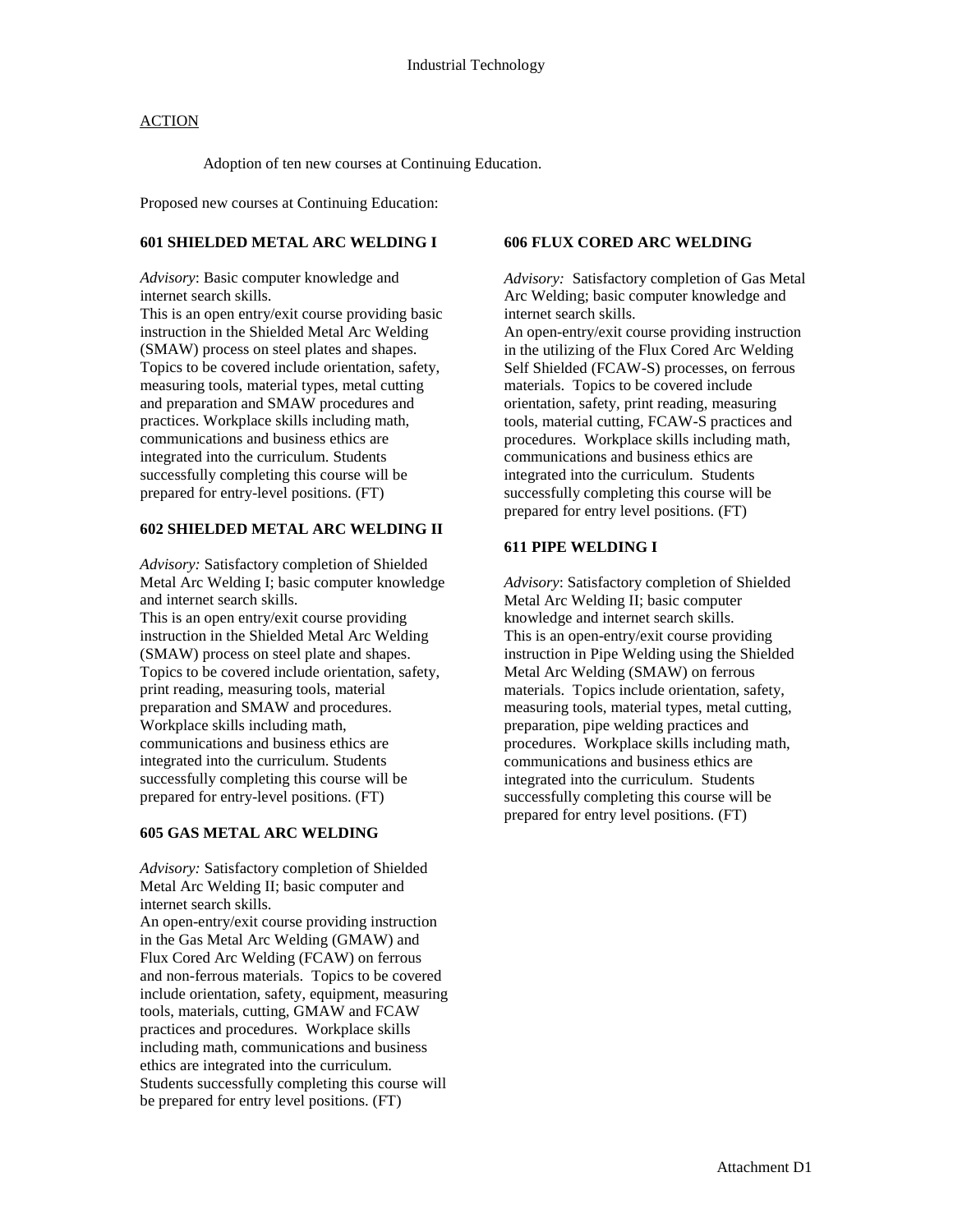#### **612 PIPE WELDING II**

*Advisory:* Satisfactory completion of Pipe Welding I; basic computer knowledge and internet search skills.

This is an open-entry/exit course providing instruction in Pipe Welding using the Shielded Metal Arc Welding (SMAW) on ferrous materials. Topics include orientation, safety, print reading, metal cutting, preparation, pipe welding practices and procedures. Workplace skills including math, communications and business ethics are integrated into the curriculum. Students successfully completing this course will be prepared for entry level positions. (FT)

### **621 GAS TUNGSTEN ARC WELDING I**

*Advisory*: Basic computer knowledge and Internet search skills. This is an open-entry/exit course that is designed

to provide basic instruction and applied techniques in the Gas Tungsten Arc Welding (GTAW) process on ferrous sheet, tube, and pipe. Topics to be covered include orientation, safety, measuring tools, material types, metal cutting and GTAW procedures and practices. Workplace skills including math, communications and business ethics are integrated into the curriculum. Students successfully completing this course will be prepared for entry-level and/or journeyman positions. (FT)

#### **622 GAS TUNGSTEN ARC WELDING II**

*Advisory:* Satisfactory completion of Gas Tungsten Arc Welding I; basic computer knowledge and internet search skills. This is an open-entry/exit course that provides basic instruction and applied techniques in the Gas Tungsten Arc Welding (GTAW) process on non-ferrous materials. Topics include orientation, safety, measuring tools, material types, metal cutting and preparation. Workplace skills including math, communications and business ethics are integrated into the curriculum. Students successfully completing this course will be prepared for entry-level and/or journeyman positions. (FT)

#### **631 METAL FABRICATION I**

*Advisory*: Satisfactory completion of SMAW I, GMAW and GTAW I; basic computer knowledge and internet search skills. This is an open-entry/exit course that is designed to teach skills required for entry-level employment in the metal fabrication trade. Students will learn how to interpret prints, use measuring tools, use shop equipment, layout, oxy-fuel and plasma cutting, and fitting metal using hydraulic, pneumatic and hand tools with precision. Students successfully completing this course will be prepared for entry-level positions in metal fabrication. (FT)

#### **632 METAL FABRICATION II**

*Advisory:* Satisfactory completion of Metal Fabrication I and GMAW II; basic computer knowledge and internet search skills. This is an open-entry/exit course to teach skills required for entry-level employment in the metal fabrication trade. Students will learn, in a simulated work environment, how to read and interpret prints, use measuring tools and shop equipment, layout, perform plasma cutting, and fitting metal items using hydraulic, pneumatic and hand tools with precision. Students successfully completing this course will be prepared for entry-level positions in metal fabrication. (FT)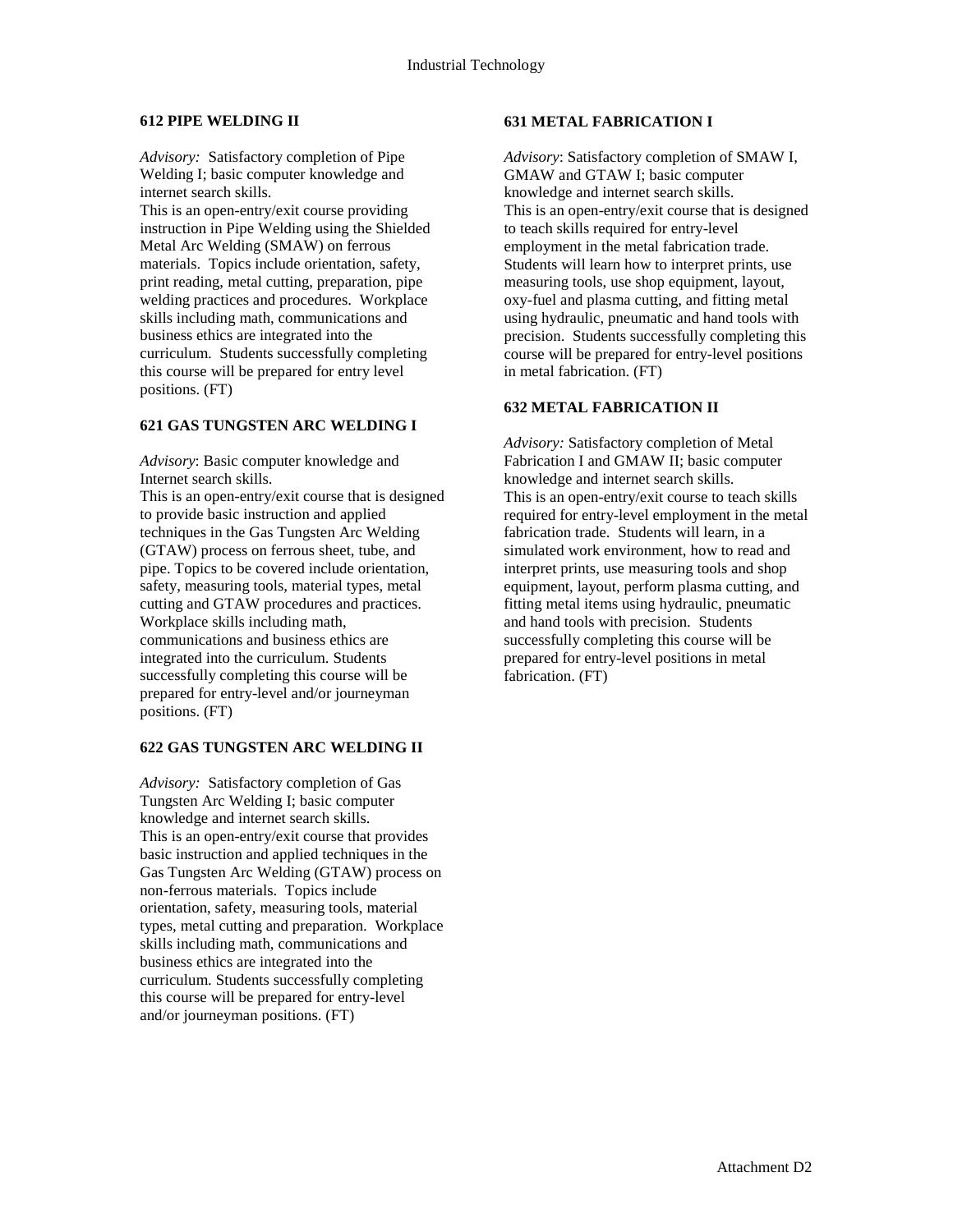Adoption of a course deactivation at Mesa College.

Proposed course deactivation at Mesa College:

#### **103 Professionalism and Teamwork in Health Care**

**16 - 18 hours lecture, 1 units Grade Only**

*Advisory:* English 48 and English 49, each with a grade of "C" or better, or equivalent or Assessment Skill Levels R5 and W5.

This course examines the professional traits and skills of the successful health care professional. Students in this course will realize the job commitment needed to pursue a career in the Allied Health field, and the professional traits and skills needed to be successful in this field. Students will be introduced to teamwork practices utilized in the Allied Health environment. Students will also become familiar with the "Code of the Professional Ethics" and "Scope of Practice" specific for the Allied Health area that applies to their individual career and interests. Lastly, students will be instructed in composing a personal resume, completing a job application and participating in the interviewing process. (FT) Associate Degree Credit & transfer to CSU and/or private colleges and universities.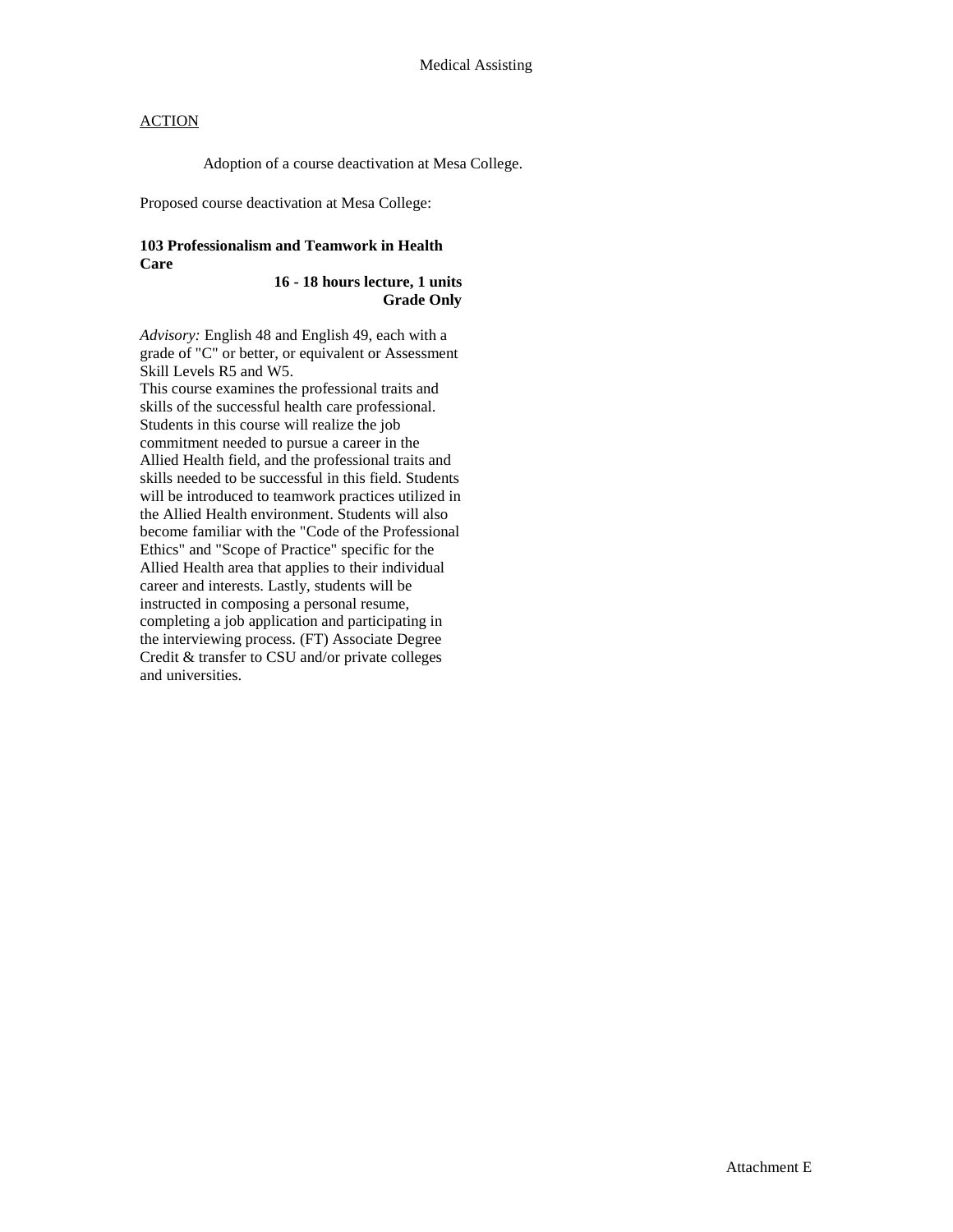Adoption of a course deactivation at Mesa College.

Proposed course deactivation at Mesa College:

#### **212 Vocal Ensemble**

#### **16 - 18 hours lecture, 48 - 54 hours lab, 2 units Grade Only**

*Advisory:* Music 120 and Music 268A, each with a grade of "C" or better, or equivalent.

*Limitation on Enrollment:* Tryout or Audition. Students must audition to enroll in this class.

*Limitation on Enrollment:* This course is not open to students with previous credit for Music 212 A, B, C and D.

The Vocal Ensemble is an intermediate choral ensemble that focuses on developing music-reading and vocal skills in the preparation and performance of a wide variety of choral works. Enrollment is by audition. Members are expected to have some previous choral, and vocal experience. This course may be taken four times for credit so that students have the opportunity to improve their rehearsal and performance skills by performing new repertoire each semester. Attendance at rehearsals and performances is required. (FT) Associate Degree Credit & transfer to CSU and/or private colleges and universities. UC Transfer Course List.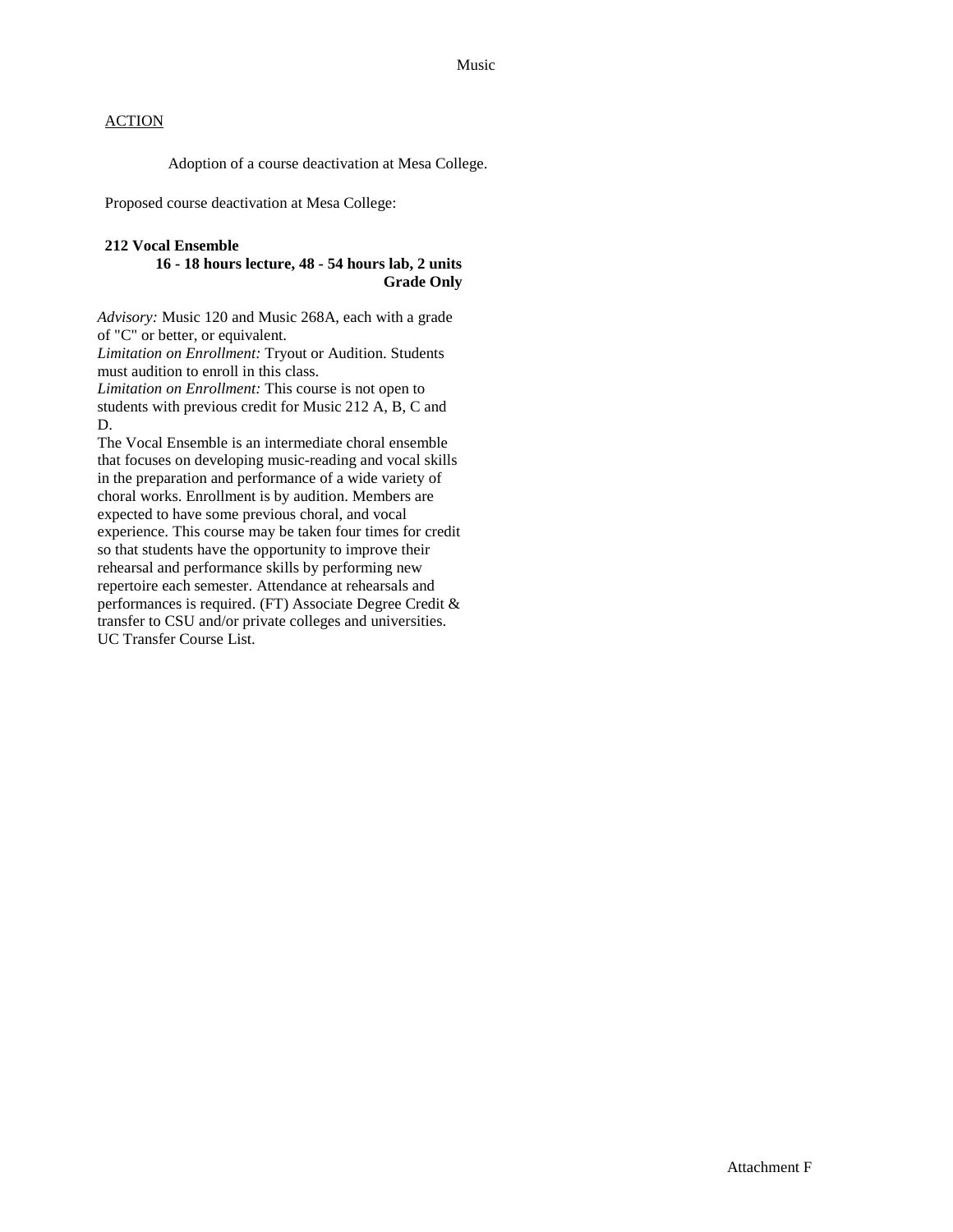Adoption of a program revision at Continuing Education.

Proposed program revision at Continuing Education:

# **Certificate of Completion Front Desk/Office Assistant Program**

#### **Required Courses:**

OFSY 505 Business Communications 1 OFSY 506 Business Communications 2 OFSY 541 Keyboarding-Multilevel OFSY 555 Microcomputer Basics OFSY 560 Office Skills Laboratory OFSY 575 Spreadsheets: Beginning OFSY 596 Word Processing: Beginning

#### **Select one of the following elective courses:**

OFSY 500 Basic Business Mathematics OFSY 527 Microsoft Windows OFSY 580 Survey of Business Software OFSY 525 Disk Operating Systems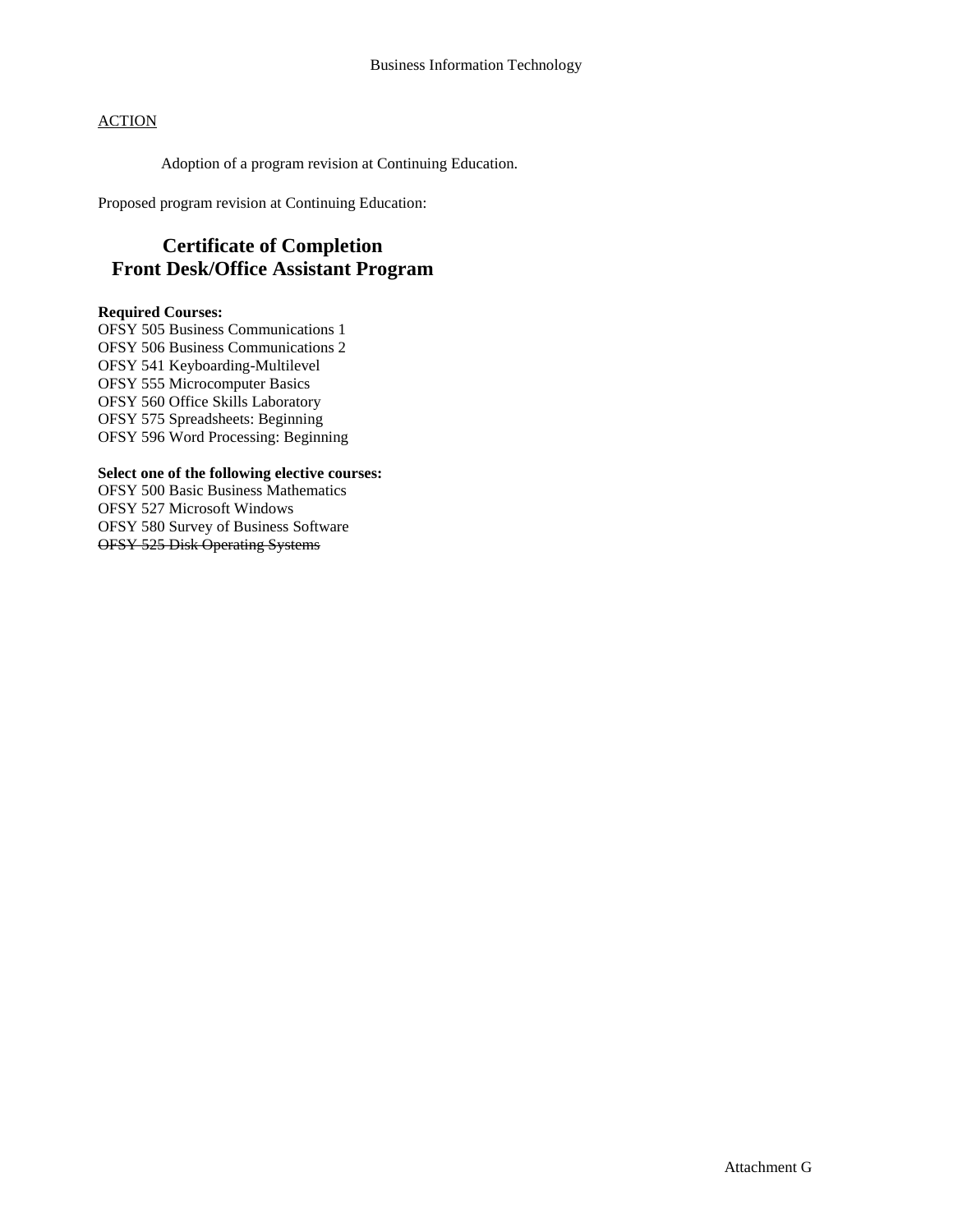Adoption of a program revision at City College

Proposed program revision at City College:

# **Certificate of Achievement Retail Management Emphasis**

| <b>Courses Required for the Major:</b>       | Units |
|----------------------------------------------|-------|
|                                              |       |
|                                              |       |
|                                              |       |
|                                              |       |
|                                              |       |
| CISC 181 Principles of Information Systems 4 |       |
|                                              |       |
|                                              |       |
|                                              |       |
|                                              |       |
| <b>Total Units=32</b>                        |       |

# **Associate in Science Degree Real Estate**

| <b>Courses Required for the Major:</b>            | <b>Units</b> |
|---------------------------------------------------|--------------|
| BUSE 119 Business Communications or 3             |              |
| ENGL 101 Reading and Composition 3                |              |
| BUSE 140 Business Law and the Legal Environment.3 |              |
| CISC 181 Principles of Information Systems4       |              |
| ECON 120 Principles of Macroeconomics3            |              |
| PHIL 102B Introduction To Philosophy: Values3     |              |

### **Required Courses: Additional Courses Required:**

|                                                                                      | Units        |
|--------------------------------------------------------------------------------------|--------------|
|                                                                                      |              |
| REAL 105 Legal Aspects of Real Estate I3                                             |              |
| REAL 110 Principles of Real Estate Appraisal I3                                      |              |
|                                                                                      |              |
|                                                                                      |              |
| REAL 125 Real Estate Economics 3                                                     |              |
|                                                                                      |              |
| Select six to seven units from:                                                      | <b>Units</b> |
|                                                                                      |              |
|                                                                                      |              |
| BANK 102 Mortgage Brokerage and Banking4                                             |              |
| ESCR 101 Escrow Procedures - Beginning 3                                             |              |
| REAL 130 Real Property Management 3                                                  |              |
| REAL 140 Real Estate Appraisal II3                                                   |              |
| REAL 151 Real Estate Computer Applications3                                          |              |
| REAL 166 Common Interest Development3                                                |              |
|                                                                                      |              |
| <b>Additional Courses Required:</b>                                                  | <b>Units</b> |
| $\overline{RIOI}$ , 101 Issues in Environmental $\overline{Rio}$ logy $\overline{A}$ |              |

| BIOL 101 Issues in Environmental Biology4 |
|-------------------------------------------|
| COMS 180 Intercultural Communication3     |
| Total Units= 4050 - 4151                  |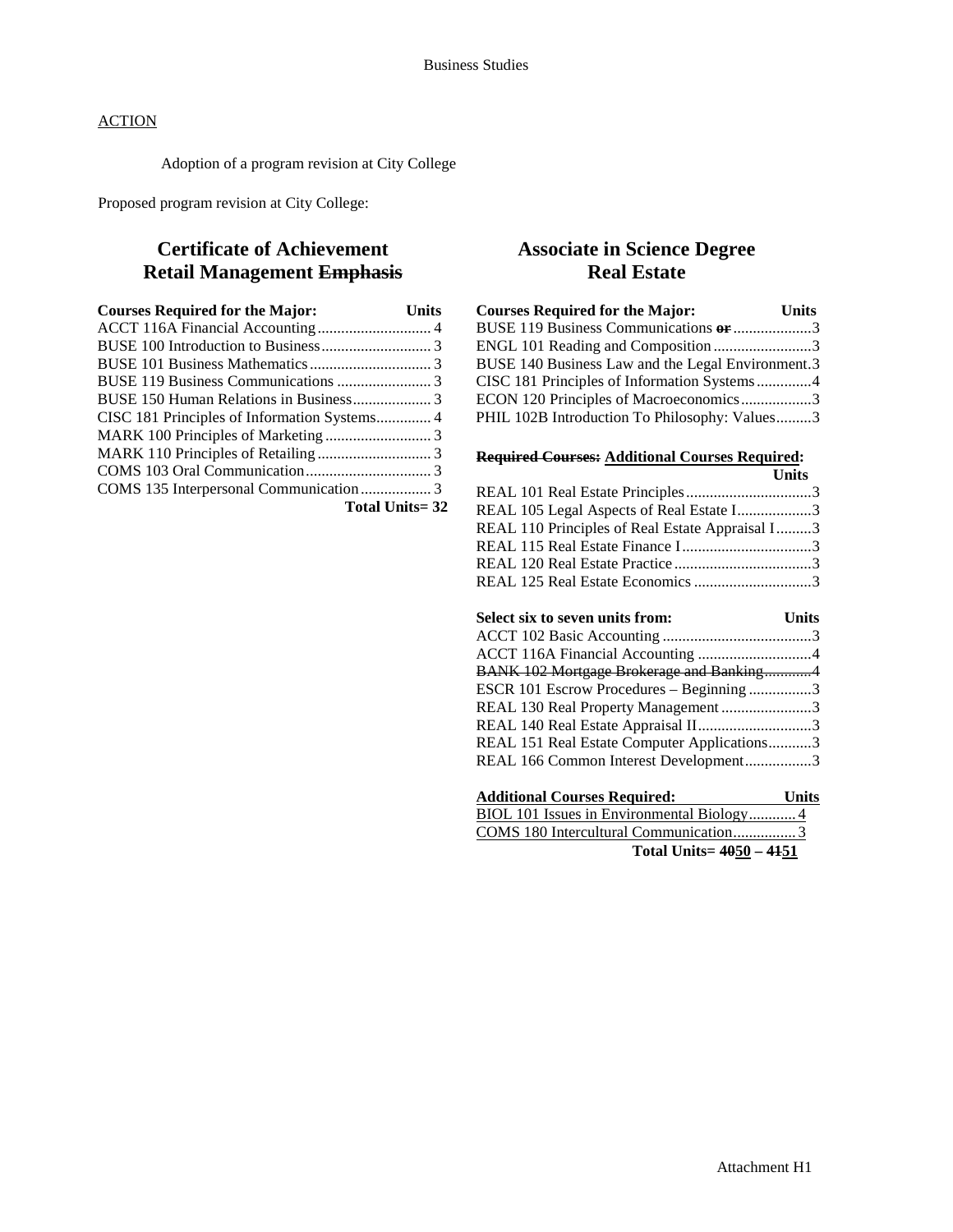# **Associate in Science Degree Business Retail Studies Management**

| <b>Courses Required for the Major:</b>         | Units |
|------------------------------------------------|-------|
| ACCT 116A Financial Accounting  4              |       |
| BIOL 101 Issues in Environmental Biology 4     |       |
|                                                |       |
|                                                |       |
|                                                |       |
|                                                |       |
| BUSE 140 Business Law and the Legal            |       |
|                                                |       |
|                                                |       |
| CISC 181 Principles of Information Systems 4   |       |
| ECON 120 Principles of Macroeconomics 3        |       |
|                                                |       |
|                                                |       |
| PHIL 102B Introduction To Philosophy: Values 3 |       |
|                                                |       |
| COMS 135 Interpersonal Communication  3        |       |
|                                                |       |
| Total Units=4851                               |       |

# **Associate in Science Degree San Diego State University Business Administration**

| <b>Courses Required for the Major:</b>         | Units |
|------------------------------------------------|-------|
|                                                |       |
| ACCT 116B Managerial Accounting  4             |       |
|                                                |       |
|                                                |       |
| BUSE 140 Business Law and the Legal            |       |
|                                                |       |
| CISC 181 Principles of Information Systems 4   |       |
| ECON 120 Principles of Macroeconomics 3        |       |
| ECON 121 Principles of Microeconomics  3       |       |
| PHIL 102B Introduction To Philosophy: Values 3 |       |
|                                                |       |
| MATH 121 Basic Techniques of Applied Calculus  |       |
|                                                |       |

**Total Units= 33 36**

# **Associate in Science Degree Small Business Accounting Emphasis**

| <b>Courses Required for the Major:</b>                                 | <b>Units</b> |
|------------------------------------------------------------------------|--------------|
|                                                                        |              |
| ACCT 116A Financial Accounting  4                                      |              |
| ACCT 116B Managerial Accounting  4                                     |              |
|                                                                        |              |
| ACCT 121 California Income Tax  1                                      |              |
| ACCT 128A Small Business Accounting -                                  |              |
|                                                                        |              |
| ACCT 128B Small Business Accounting - Payroll. 1.5                     |              |
| ACCT 150 Computer Accounting Applications or .3                        |              |
|                                                                        |              |
| BIOL 101 Issues in Environmental Biology 4                             |              |
|                                                                        |              |
| BUSE 119 Business Communications or  3                                 |              |
|                                                                        |              |
| BUSE 140 Business Law and the Legal                                    |              |
|                                                                        |              |
| <b>BUSE 245C Small Business Internship-</b>                            |              |
|                                                                        |              |
|                                                                        |              |
| $CICC 101$ $D_{\text{min}}$ is less of Life suppliers $C_{\text{min}}$ |              |

| Complete three units from.                     | <b>I</b> Inite |
|------------------------------------------------|----------------|
|                                                |                |
| PHIL 102B Introduction To Philosophy: Values 3 |                |
| ECON 120 Principles of Macroeconomics3         |                |
| CISC 181 Principles of Information Systems4    |                |

| Complete three units if only                     | ушь |
|--------------------------------------------------|-----|
| BUSE 245C Small Business Internship – Accounting |     |
| or                                               |     |

BUSE 277C Service Learning – Community .......... 1-3 **Total Units= 5355**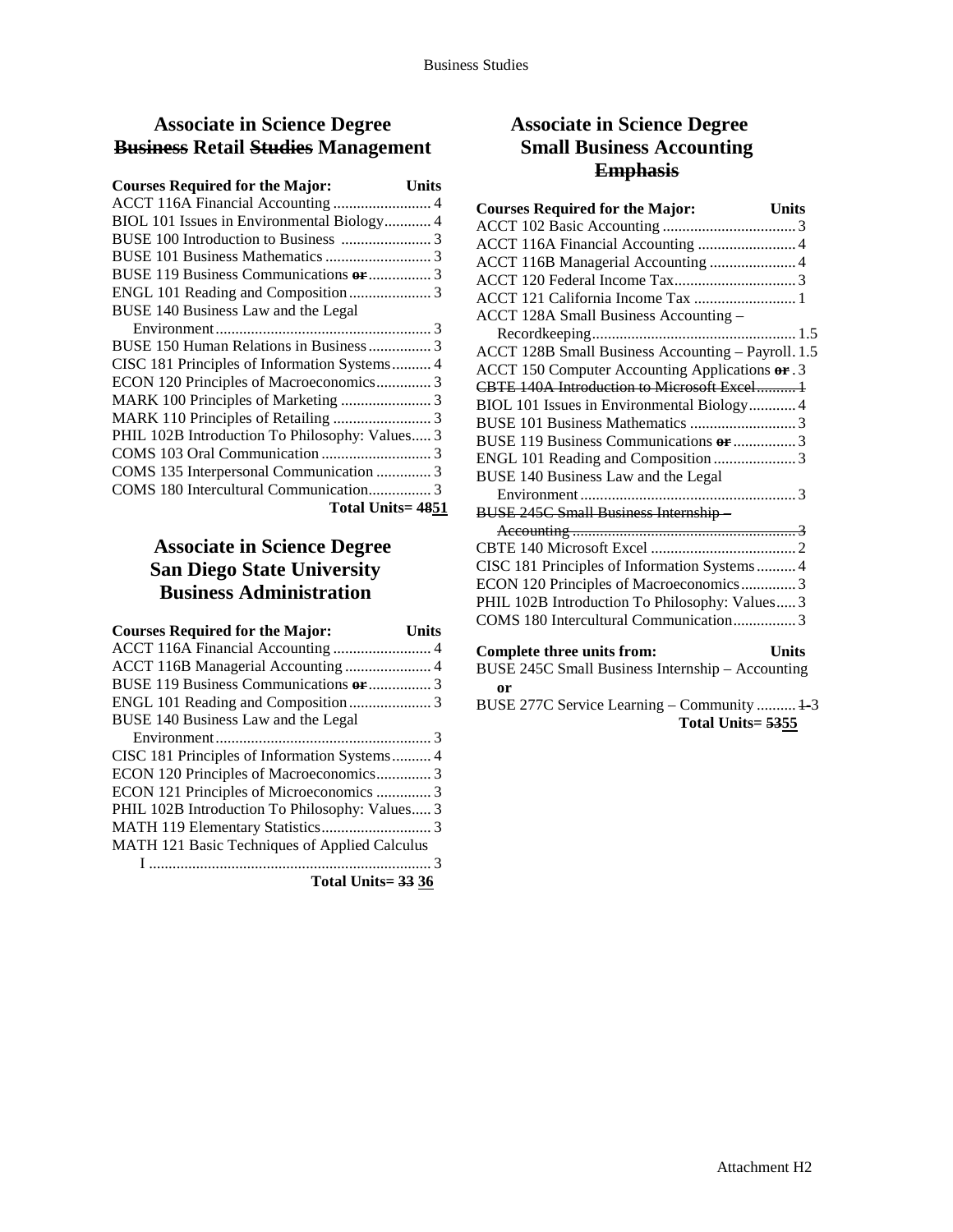# **Associate in Science Degree Small Business Management Community Service**

| <b>Courses Required for the Major:</b>         | <b>Units</b> |
|------------------------------------------------|--------------|
| BIOL 101 Issues in Environmental Biology 4     |              |
|                                                |              |
|                                                |              |
|                                                |              |
| BUSE 140 Business Law and the Legal            |              |
|                                                |              |
| BUSE 150 Human Relations in Business3          |              |
| BUSE 155 Managing the Small Business3          |              |
|                                                |              |
| CISC 181 Principles of Information Systems 4   |              |
| ECON 120 Principles of Macroeconomics3         |              |
|                                                |              |
|                                                |              |
|                                                |              |
| PHIL 102B Introduction To Philosophy: Values 3 |              |

#### **Complete six to 12 units from: Units**

- BUSE 245A Small Business Internship Marketing **or**
- BUSE 245B Small Business Internship Operations **or**
- BUSE 245C Small Business Internship Accounting **or**
- BUSE 245D Small Business Internship Buying and Inventory **or**
- BUSE 245E Small Business Internship Marketing **or**
- BUSE 245F Small Business Internship Operations **or**
- BUSE 245G Small Business Internship Accounting **or**
- BUSE 245H Small Business Internship Buying and Inventory .........................................................1-3
- **Complete six to 12 units from: Units**

- BUSE 158A Students in Free Enterprise High School Projects **or**
- BUSE 277A Service Learning High School Projects **or**
- BUSE 158B Students in Free Enterprise Elementary and Junior High Projects **or**
- BUSE 277B Service Learning Elementary and Junior High School Projects **or**
- BUSE 158C Students in Free Enterprise Community Projects **or**
- BUSE 277C Service Learning Community **or**
- BUSE 158D Students in Free Enterprise On-
- Campus Educational Projects **or**
- BUSE 277D Service Learning -- on Campus.......... 1-3

| <b>Complete six to 12 units from:</b><br><b>Units</b>   |
|---------------------------------------------------------|
|                                                         |
|                                                         |
| BUSE 090C Business Internship Seminars 1                |
| <b>BUSE 090D Workplace Competencies or</b>              |
| BUSE 277C Service Learning Community 1.5 3              |
| <b>BUSE 245A Small Business Internship - Marketing</b>  |
| or                                                      |
| <b>BUSE 245B Small Business Internship - Operations</b> |
| <b>or</b>                                               |
| <b>BUSE 245C Small Business Internship - Accounting</b> |
| $or$                                                    |
| <b>BUSE 245D Small Business Internship - Buying</b>     |
| and Inventory or                                        |
| <b>BUSE 245E Small Business Internship -</b>            |
| Marketing or                                            |
| BUSE 245F Small Business Internship-                    |
| Operations or                                           |
| BUSE 245G Small Business Internship-                    |
| <u>Accounting or</u>                                    |
| <b>BUSE 245H Small Business Internship - Buying</b>     |
|                                                         |
| Total Units= 56-70.568                                  |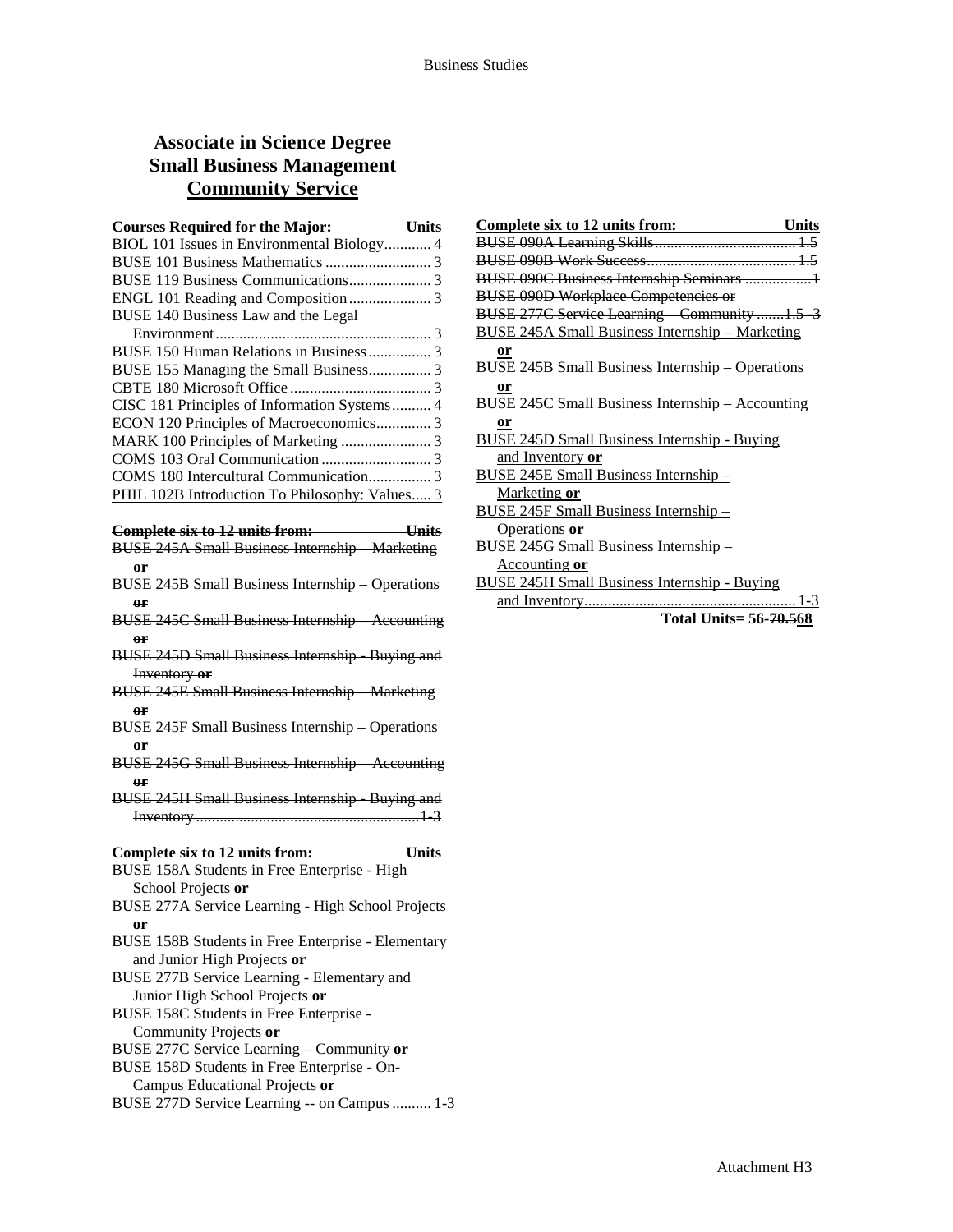### **Associate in Science Degree Small Business Management Emphasis Entrepreneur**

| <b>Courses Required for the Major:</b>            | Units |
|---------------------------------------------------|-------|
| ACCT 128A Small Business Accounting -             |       |
|                                                   |       |
| ACCT 128B Small Business Accounting - Payroll 1.5 |       |
| BIOL 101 Issues in Environmental Biology          | 4     |
| <b>BUSE 101 Business Mathematics</b>              | 3     |
| BUSE 119 Business Communications or               | 3     |
| <b>ENGL 101 Reading and Composition</b>           | 3     |
| BUSE 140 Business Law and the Legal               |       |
| Environment                                       | 3     |
| <b>BUSE 150 Human Relations in Business</b>       | 3     |
| <b>BUSE 155 Managing the Small Business</b>       | 3     |
| <b>BUSE 157 Starting a Small Business</b>         | 3     |
| <b>CBTE 180 Microsoft Office</b>                  | 3     |
| CISC 181 Principles of Information Systems        | 4     |
| <b>ECON 120 Principles of Macroeconomics</b>      | 3     |
| <b>MARK 100 Principles of Marketing</b>           | 3     |
| PHIL 102B Introduction To Philosophy: Values      | 3     |
| COMS 103 Oral Communication                       | 3     |
| <b>COMS</b> 180 Intercultural Communication       | 3     |
| Complete six units from:                          | Units |

**Total Units= 5356**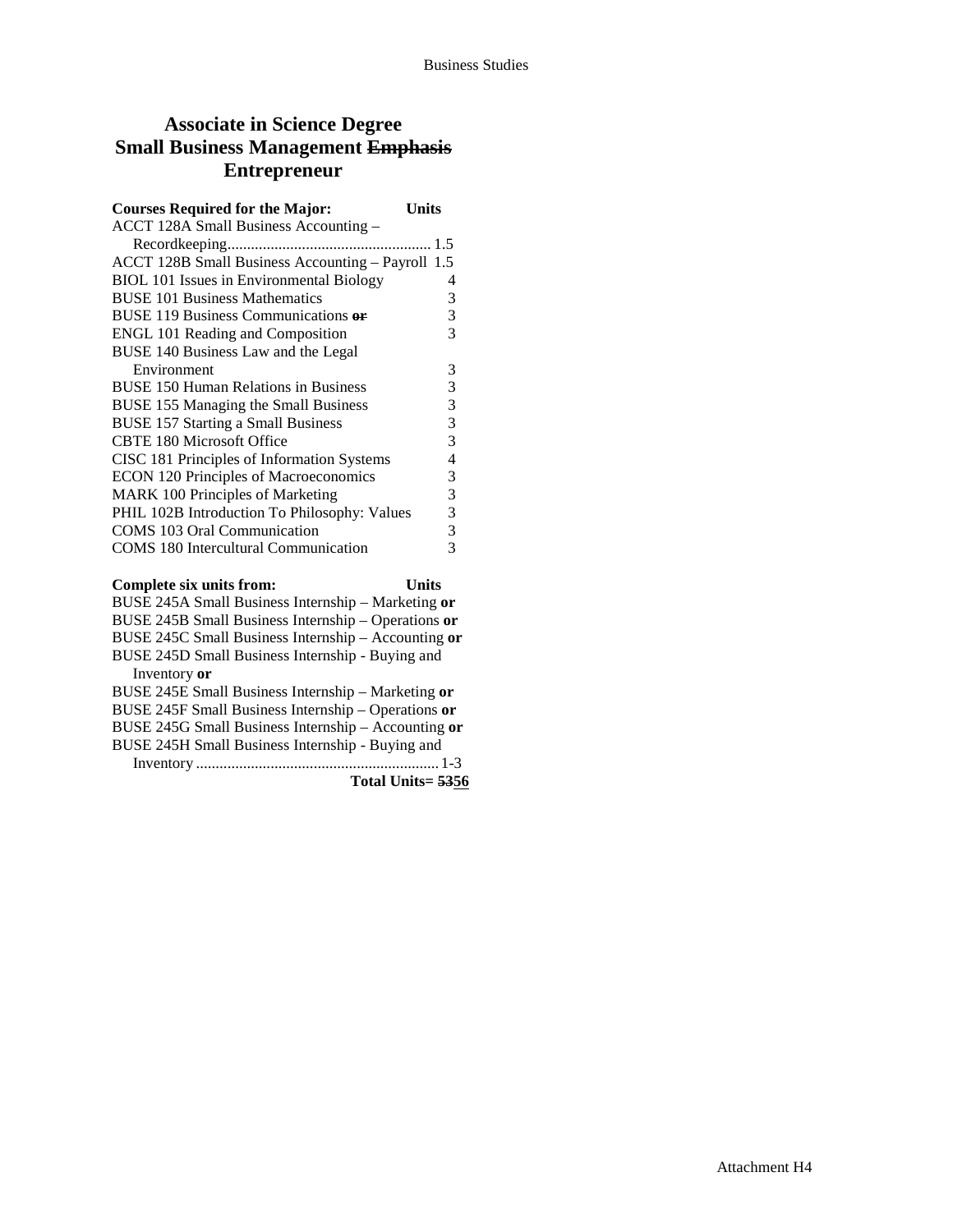Pursuant to Section 78016 of the Education Code, the following is a program review summary: Electronic Technician Program

|                 |    | Encentre Feemingham Frogram             |                                                                                                                                                                                                                                       |
|-----------------|----|-----------------------------------------|---------------------------------------------------------------------------------------------------------------------------------------------------------------------------------------------------------------------------------------|
| A.              |    | Labor Market Information <sup>1</sup> : | The annual average number of persons employed in the Electronic<br>Technician program area is 20,900 in San Diego County in the<br>2011 Employment year. Approximately 430, per year, new job<br>openings are projected through 2018. |
| <b>B.</b>       |    | Duplication <sup>2</sup> :              | San Diego City College, Imperial Valley College, Palomar<br>College.                                                                                                                                                                  |
| $\mathcal{C}$ . |    | Effectiveness <sup>3</sup> :            | Program Area OR the projected enrollment 50 students for the<br>2012-2013 year in a New Program area.                                                                                                                                 |
|                 | 1. | Department, California.                 | Information was obtained from Labor Market Information, Employment Development                                                                                                                                                        |

- 2. Information was obtained from the following school websites: CCCO Data Mart, Local College catalogs/Websites.
- 3. Information was obtained from CCCO Data Mart, Current Enrollment Data and Program Chair Career Technical Education, Continuing Education.

### **ACTION**

Adoption of a new program at Continuing Education.

Proposed new program at Continuing Education:

# **Certificate of Completion Electronic Technician Program**

**Required Courses:** ELRN 451 Electronic Technician I ELRN 452 Electronic Technician II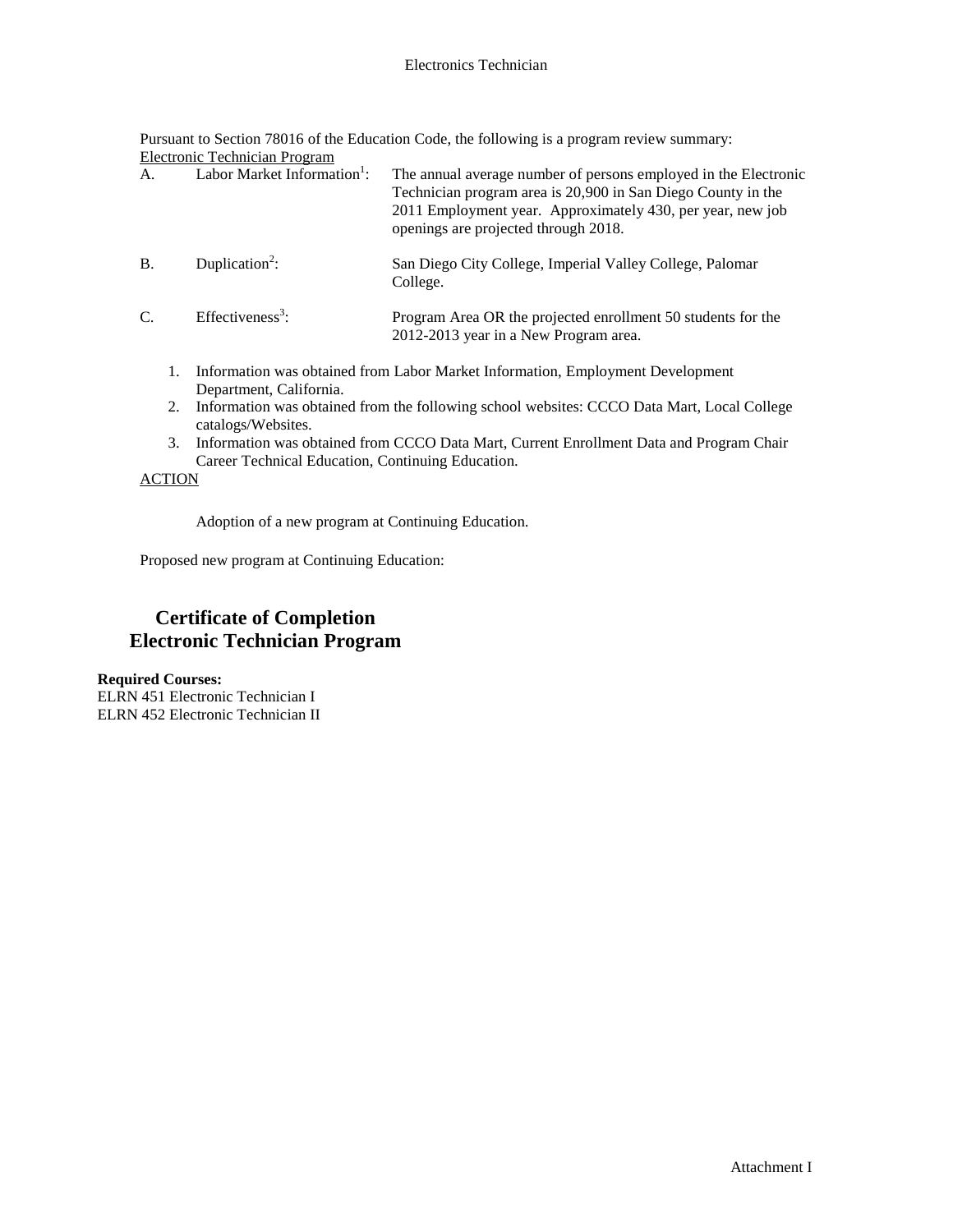#### Industrial Technology

Pursuant to Section 78016 of the Education Code, the following is a program review summary: Gas Metal And Flux Cored Arc Welding Program

| A.              | Labor Market Information <sup>1</sup> :           | The annual average number of persons employed in the Gas<br>Metal And Flux Cored Arc Welding program area is 28,800 in<br>San Diego County in the 2011 Employment year.<br>Approximately 880, per year, new job openings are projected<br>through 2018. |
|-----------------|---------------------------------------------------|---------------------------------------------------------------------------------------------------------------------------------------------------------------------------------------------------------------------------------------------------------|
| <b>B.</b>       | Duplication <sup>2</sup> :                        | Imperial Valley College, Palomar College.                                                                                                                                                                                                               |
| $\mathcal{C}$ . | Effectiveness <sup>3</sup> :                      | Program Area OR the projected enrollment 50 students for the<br>2012-2013 year in a New Program area.                                                                                                                                                   |
| 1.              | Department, California.                           | Information was obtained from Labor Market Information, Employment Development                                                                                                                                                                          |
| 2.              | catalogs/Websites.                                | Information was obtained from the following school websites: CCCO Data Mart, Local College                                                                                                                                                              |
| 3.              | Career Technical Education, Continuing Education. | Information was obtained from CCCO Data Mart, Current Enrollment Data and Program Chair                                                                                                                                                                 |

**ACTION** 

Adoption of a new program at Continuing Education.

Proposed new program at Continuing Education:

# **Certificate of Completion Gas Metal And Flux Cored Arc Welding Program**

**Required Courses:** INDT 605 Gas Metal Arc Welding INDT 606 Flux Cored Arc Welding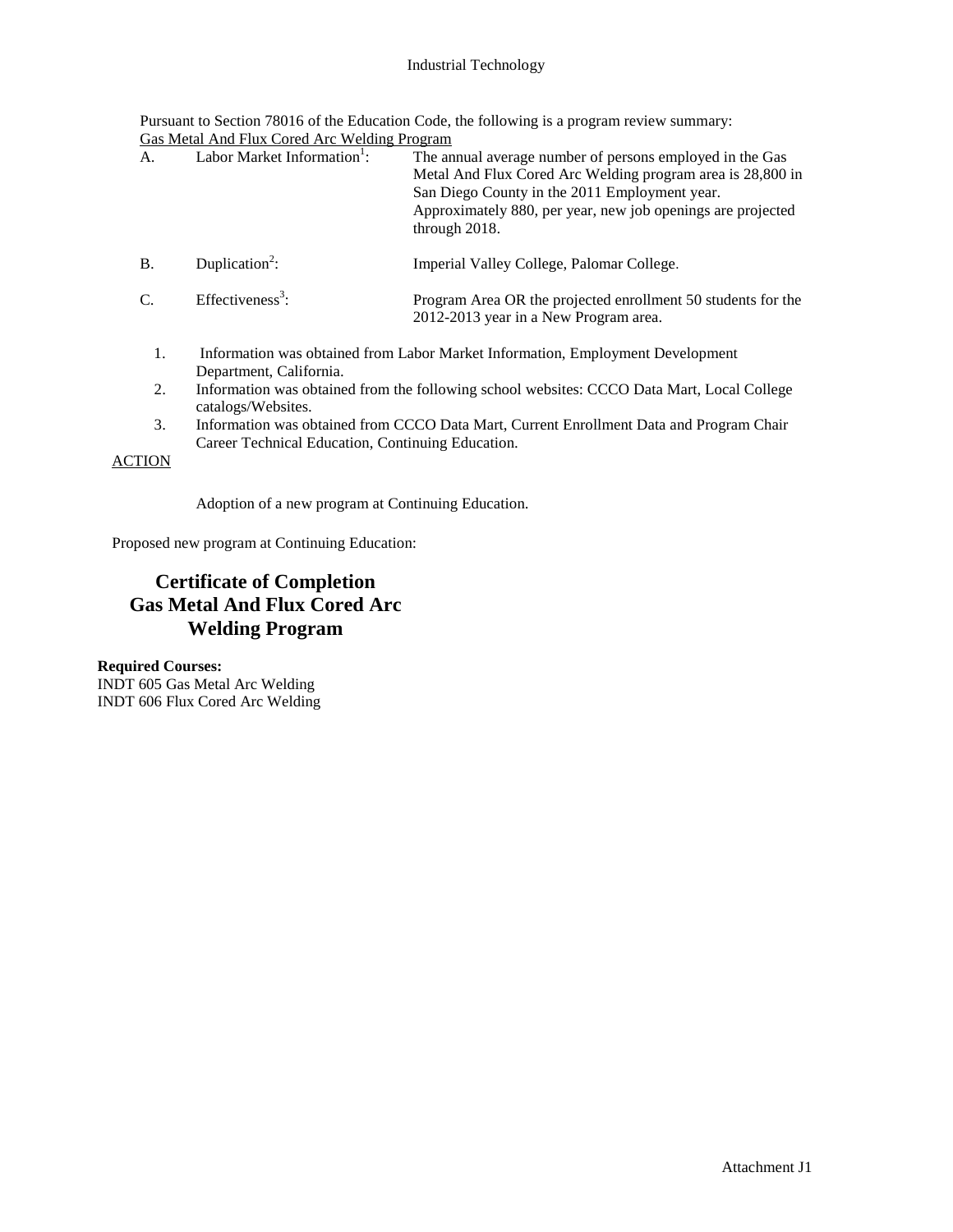#### Industrial Technology

Pursuant to Section 78016 of the Education Code, the following is a program review summary: Gas Tungsten Arc Welding Program

| А.            | <u>Oas Tungsten Are weitung Flogfalli</u><br>Labor Market Information <sup>1</sup> : | The annual average number of persons employed in the Gas<br>Tungsten Arc Welding program area is 28,800 in San Diego<br>County in the 2011 Employment year. Approximately 880, per<br>year, new job openings are projected through 2018. |
|---------------|--------------------------------------------------------------------------------------|------------------------------------------------------------------------------------------------------------------------------------------------------------------------------------------------------------------------------------------|
| <b>B.</b>     | Duplication <sup>2</sup> :                                                           | Imperial Valley College, Palomar College.                                                                                                                                                                                                |
| C.            | Effectiveness <sup>3</sup> :                                                         | Program Area OR the projected enrollment 50 students for the<br>2012-2013 year in a New Program area.                                                                                                                                    |
| 1.            | Department, California.                                                              | Information was obtained from Labor Market Information, Employment Development                                                                                                                                                           |
| 2.            | catalogs/Websites.                                                                   | Information was obtained from the following school websites: CCCO Data Mart, Local College                                                                                                                                               |
| 3.            | Career Technical Education, Continuing Education.                                    | Information was obtained from CCCO Data Mart, Current Enrollment Data and Program Chair                                                                                                                                                  |
| <b>ACTION</b> |                                                                                      |                                                                                                                                                                                                                                          |

Adoption of a new program at Continuing Education.

Proposed new program at Continuing Education:

# **Certificate of Completion Gas Tungsten Arc Welding Program**

### **Required Courses:**

INDT 621 Gas Tungsten Arc Welding I INDT 622 Gas Tungsten Arc Welding II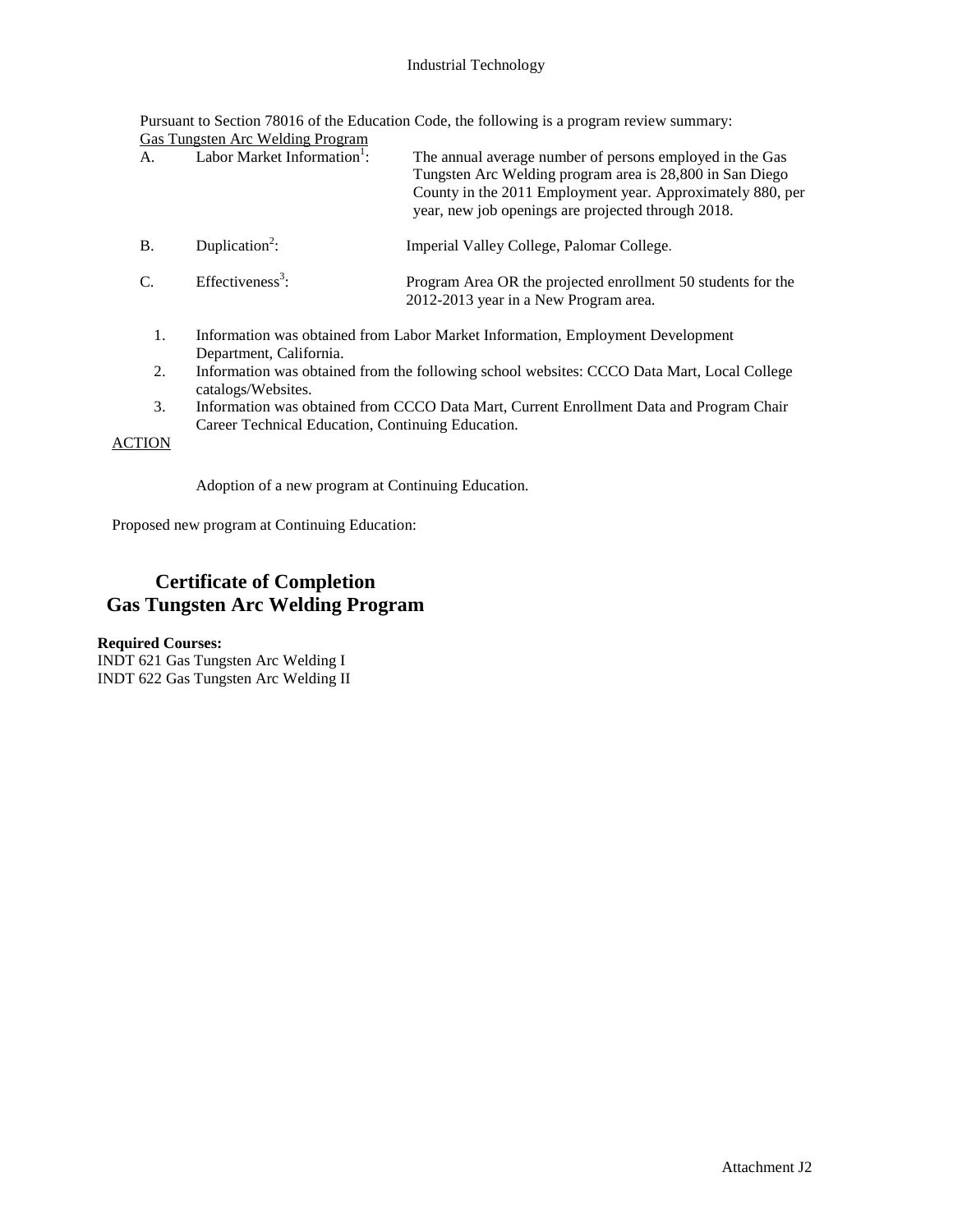Pursuant to Section 78016 of the Education Code, the following is a program review summary: Metal Fabrication Program

| A. | Labor Market Information <sup>1</sup> : | The annual average number of persons employed in the Metal    |
|----|-----------------------------------------|---------------------------------------------------------------|
|    |                                         | Fabrication program area is 28,800 in San Diego County in the |
|    |                                         | 2011 Employment year. Approximately 880, per year, new job    |
|    |                                         | openings are projected through 2018.                          |

B. Duplication<sup>2</sup>: Imperial Valley College, Palomar College.

| $\sim$<br>Ć. | Effectiveness <sup>3</sup> : | Program Area OR the projected enrollment 50 students for the |
|--------------|------------------------------|--------------------------------------------------------------|
|              |                              | 2012-2013 year in a New Program area.                        |

- 1. Information was obtained from Labor Market Information, Employment Development Department, California.
- 2. Information was obtained from the following school websites: CCCO Data Mart, Local College catalogs/Websites.
- 3. Information was obtained from CCCO Data Mart, Current Enrollment Data and Program Chair Career Technical Education, Continuing Education.

ACTION

Adoption of a new program at Continuing Education.

Proposed new program at Continuing Education:

# **Certificate of Completion Metal Fabrication Program**

**Required Courses:** INDT 631 Metal Fabrication I INDT 632 Metal Fabrication II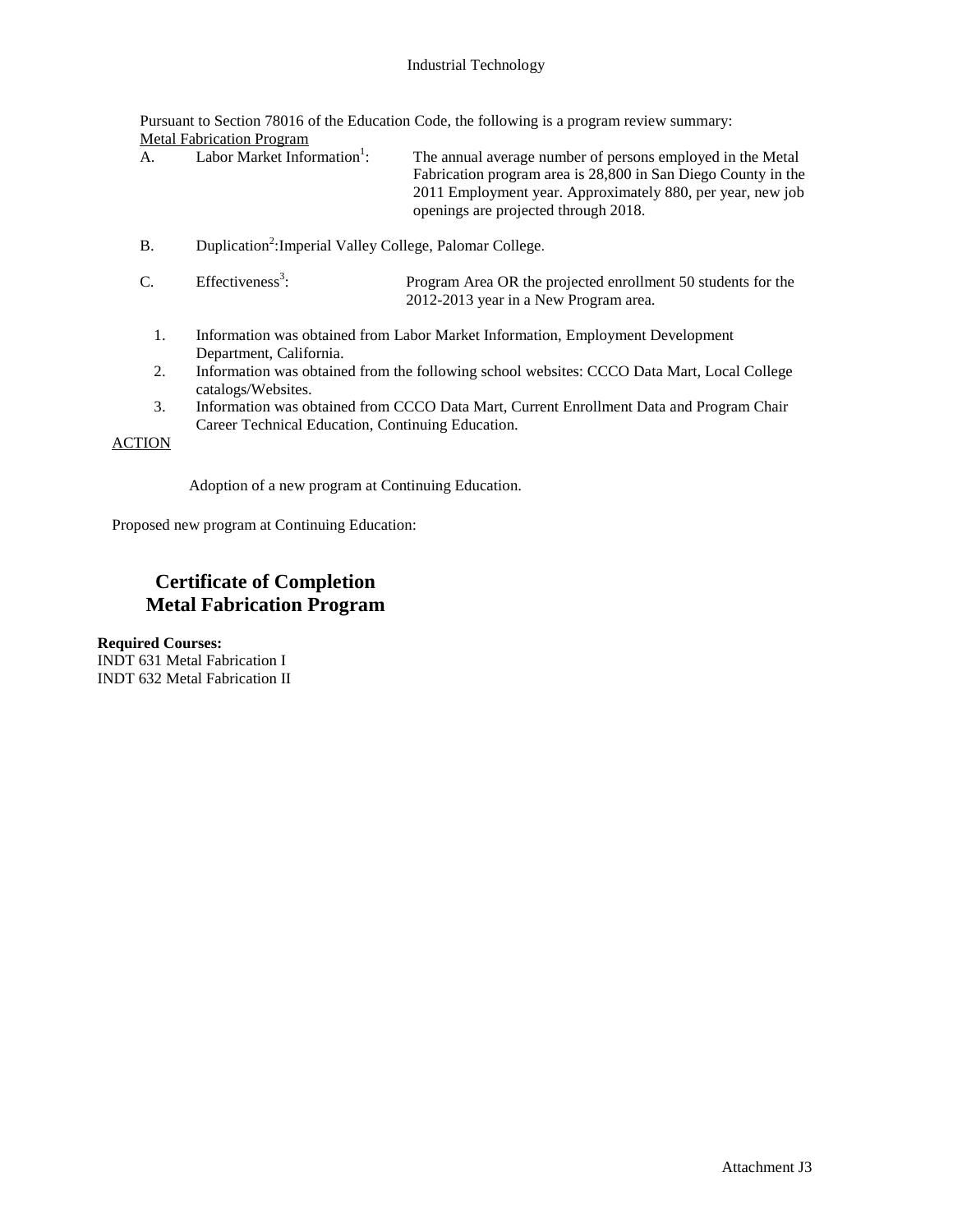Pursuant to Section 78016 of the Education Code, the following is a program review summary: Pipe Welding Program

| A. | Labor Market Information <sup>1</sup> : | The annual average number of persons employed in the Pipe<br>Welding program area is 28,800 in San Diego County in the |
|----|-----------------------------------------|------------------------------------------------------------------------------------------------------------------------|
|    |                                         | 2011 Employment year. Approximately 880, per year, new job<br>openings are projected through 2018.                     |
|    |                                         |                                                                                                                        |

B. Duplication<sup>2</sup>: Imperial Valley College, Palomar College.

| $\sim$<br>Ć. | Effectiveness <sup>3</sup> : | Program Area OR the projected enrollment 50 students for the |
|--------------|------------------------------|--------------------------------------------------------------|
|              |                              | 2012-2013 year in a New Program area.                        |

- 1. Information was obtained from Labor Market Information, Employment Development Department, California.
- 2. Information was obtained from the following school websites: CCCO Data Mart, Local College catalogs/Websites.
- 3. Information was obtained from CCCO Data Mart, Current Enrollment Data and Program Chair Career Technical Education, Continuing Education.

ACTION

Adoption of a new program at Continuing Education.

Proposed new program at Continuing Education:

# **Certificate of Completion Pipe Welding Program**

**Required Courses:** INDT 611 Pipe Welding I INDT 612 Pipe Welding II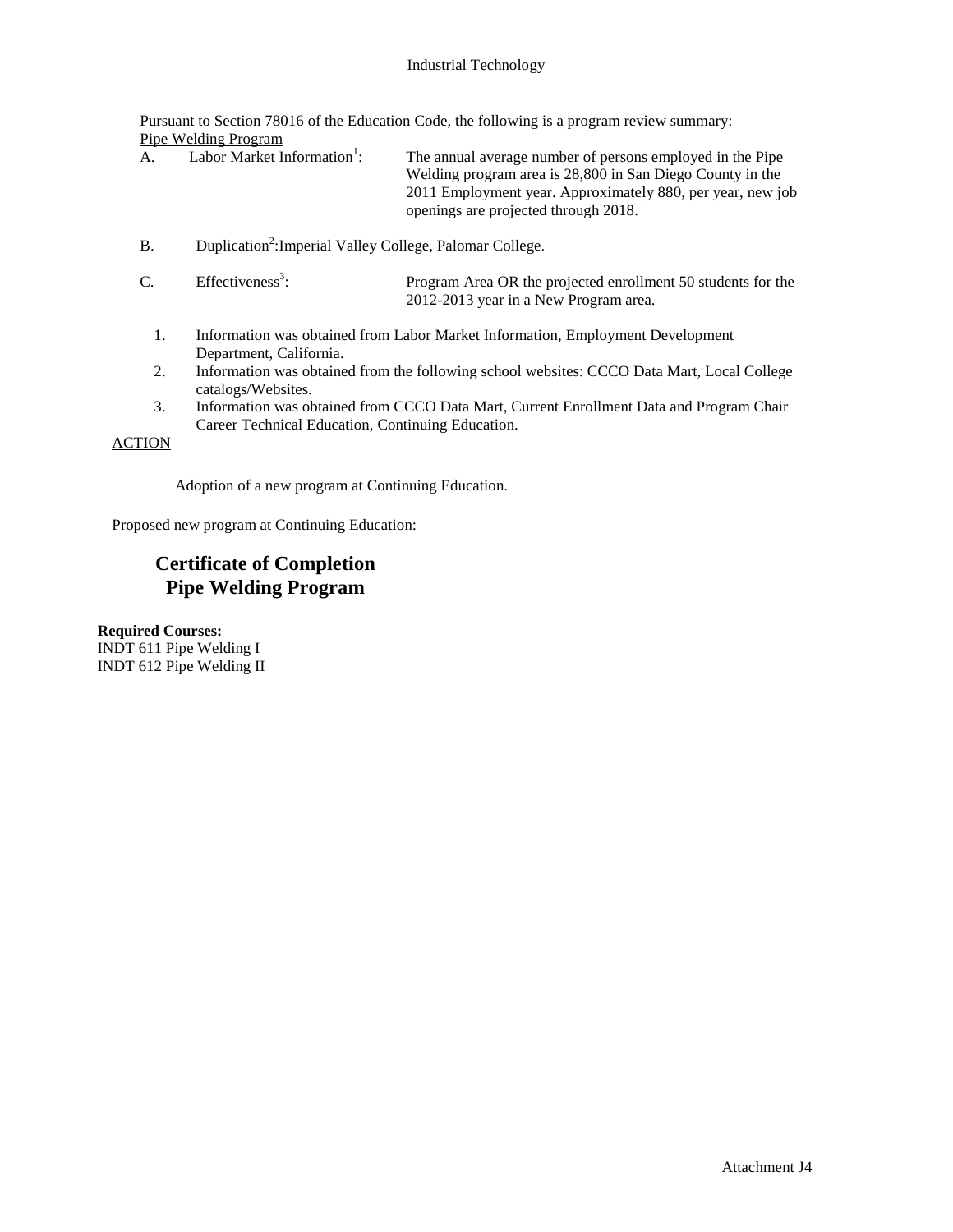#### Industrial Technology

Pursuant to Section 78016 of the Education Code, the following is a program review summary: Shielded Metal Arc Welding Program

| A.            | Labor Market Information <sup>1</sup> : | The annual average number of persons employed in the<br>Shielded Metal Arc Welding program area is 28,800 in San<br>Diego County in the 2011 Employment year. Approximately<br>880, per year, new job openings are projected through 2018. |
|---------------|-----------------------------------------|--------------------------------------------------------------------------------------------------------------------------------------------------------------------------------------------------------------------------------------------|
| <b>B</b> .    | Duplication <sup>2</sup> :              | Imperial Valley College, Palomar College.                                                                                                                                                                                                  |
| $\mathcal{C}$ | Effectiveness <sup>3</sup> :            | Program Area OR the projected enrollment 50 students for the<br>2012-2013 year in a New Program area.                                                                                                                                      |
|               |                                         |                                                                                                                                                                                                                                            |

- 1. Information was obtained from Labor Market Information, Employment Development Department, California.
- 2. Information was obtained from the following school websites: CCCO Data Mart, Local College catalogs/Websites.
- 3. Information was obtained from CCCO Data Mart, Current Enrollment Data and Program Chair Career Technical Education, Continuing Education.

ACTION

Adoption of a new program at Continuing Education.

Proposed new program at Continuing Education:

# **Certificate of Completion Shielded Metal Arc Welding Program**

**Required Courses:**

INDT 601 Shielded Metal Arc Welding I INDT 602 Shielded Metal Arc Welding II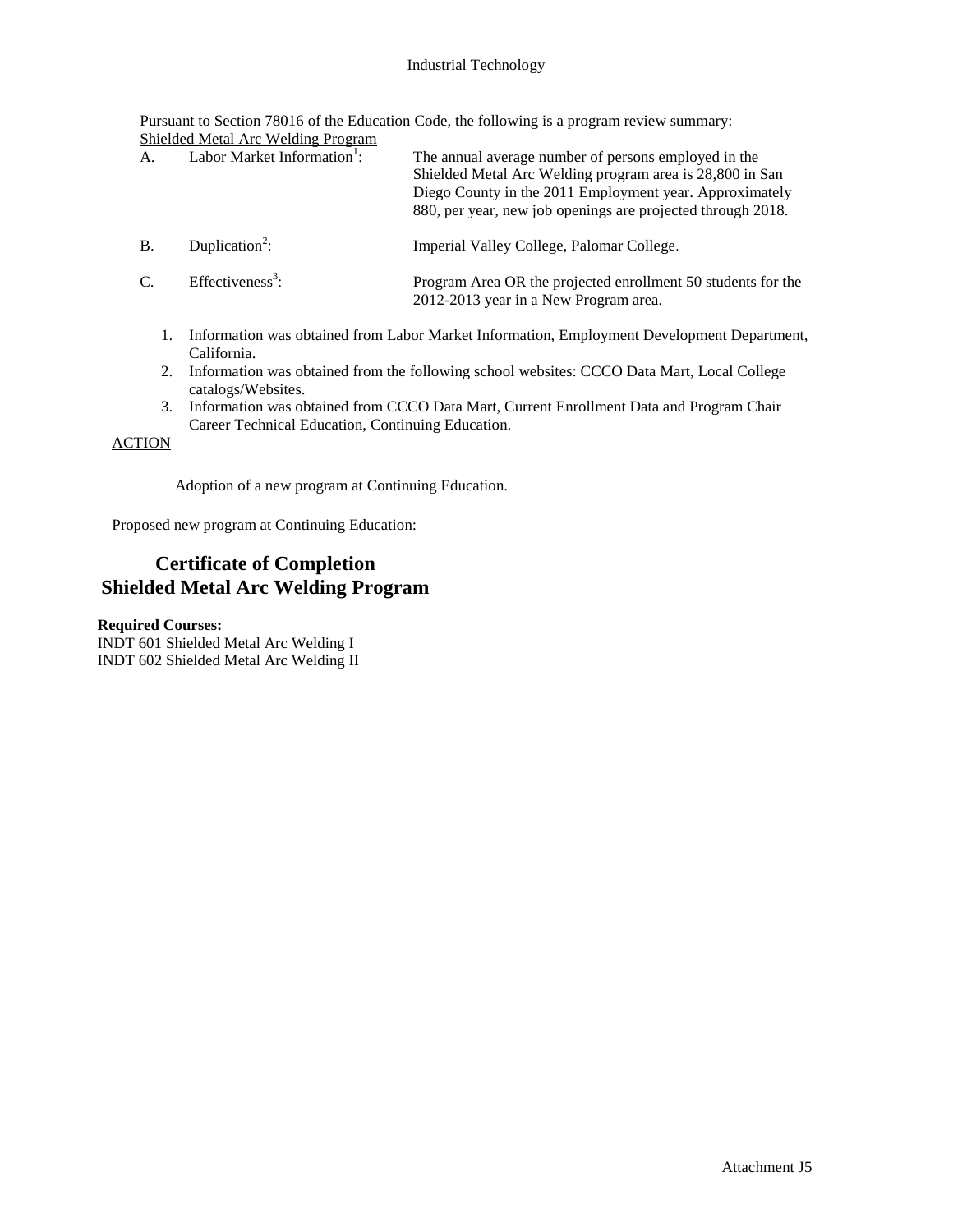Adoption of a program revision at City College.

Proposed program revision at City College:

# **Associate in Arts Degree Liberal Arts and Sciences with an Emphasis in Visual and Performing Arts**

| <b>Courses Required for the Major:</b>             | <b>Units</b> |
|----------------------------------------------------|--------------|
|                                                    |              |
|                                                    |              |
| ARTF 110 Art History: Prehistoric to Gothic  3     |              |
| ARTF 111 Art History: Renaissance to Modern  3     |              |
| ARTF 113 African, Oceanic, and Native American     |              |
|                                                    |              |
|                                                    |              |
|                                                    |              |
| ARTF 150B Beginning Graphic Design  3              |              |
| ARTF 151 Three-Dimensional Design 3                |              |
|                                                    |              |
|                                                    |              |
| ARTF 165A Composition in Painting I 3              |              |
| ARTF 165B Composition in Painting II 3             |              |
|                                                    |              |
|                                                    |              |
|                                                    |              |
|                                                    |              |
|                                                    |              |
|                                                    |              |
| ARTF 197A Handbuilding Ceramics I 3                |              |
| ARTF 197B Handbuilding Ceramics II 3               |              |
|                                                    |              |
|                                                    |              |
|                                                    |              |
|                                                    |              |
|                                                    |              |
|                                                    |              |
|                                                    |              |
|                                                    |              |
|                                                    |              |
|                                                    |              |
|                                                    |              |
| DANC 120 American Street Dance 0.5-1               |              |
| DANC 127 Body Modalities and Injury Prevention . 2 |              |
|                                                    |              |
|                                                    |              |
|                                                    |              |
| DANC 145 Ballroom and Social Dance 0.5-1           |              |
|                                                    |              |
|                                                    |              |
| DANC 152 Dance Making: Modern  1                   |              |

| DANC 153 Dance Making: Dance Theatre  1       |
|-----------------------------------------------|
|                                               |
| DANC 178 Advanced Contemporary Dance 1        |
| DANC 179 Advanced Classical Dance  1          |
|                                               |
|                                               |
|                                               |
|                                               |
| DANC 271 Dance Production 1-2                 |
| DRAM 103 Acting for Non-majors3               |
| DRAM 105 Introduction to Dramatic Arts  3     |
|                                               |
| DRAM 109 Theatre and Social Issues3           |
|                                               |
|                                               |
|                                               |
|                                               |
|                                               |
| DRAM 134 Beginning Voice for Actors  3        |
| DRAM 136 History of Canonized Theatre-Ancient |
|                                               |
| DRAM 137 History of Canonized Western         |
|                                               |
|                                               |
| DRAM 165 Introduction to Stage Movement 3     |
| DRAM 200A Fundamentals of Performance and     |
|                                               |
| DRAM 250 Rehearsal, Production and            |
|                                               |
| DRAM 251 Musical Comedy Rehearsal, Production |
|                                               |
|                                               |
|                                               |
|                                               |
| MUSI 111 Jazz - History and Development  3    |
|                                               |
|                                               |
|                                               |
| MUSI 130A College Chorus I 1.5                |
| MUSI 130B College Chorus II 1.5               |
|                                               |
|                                               |